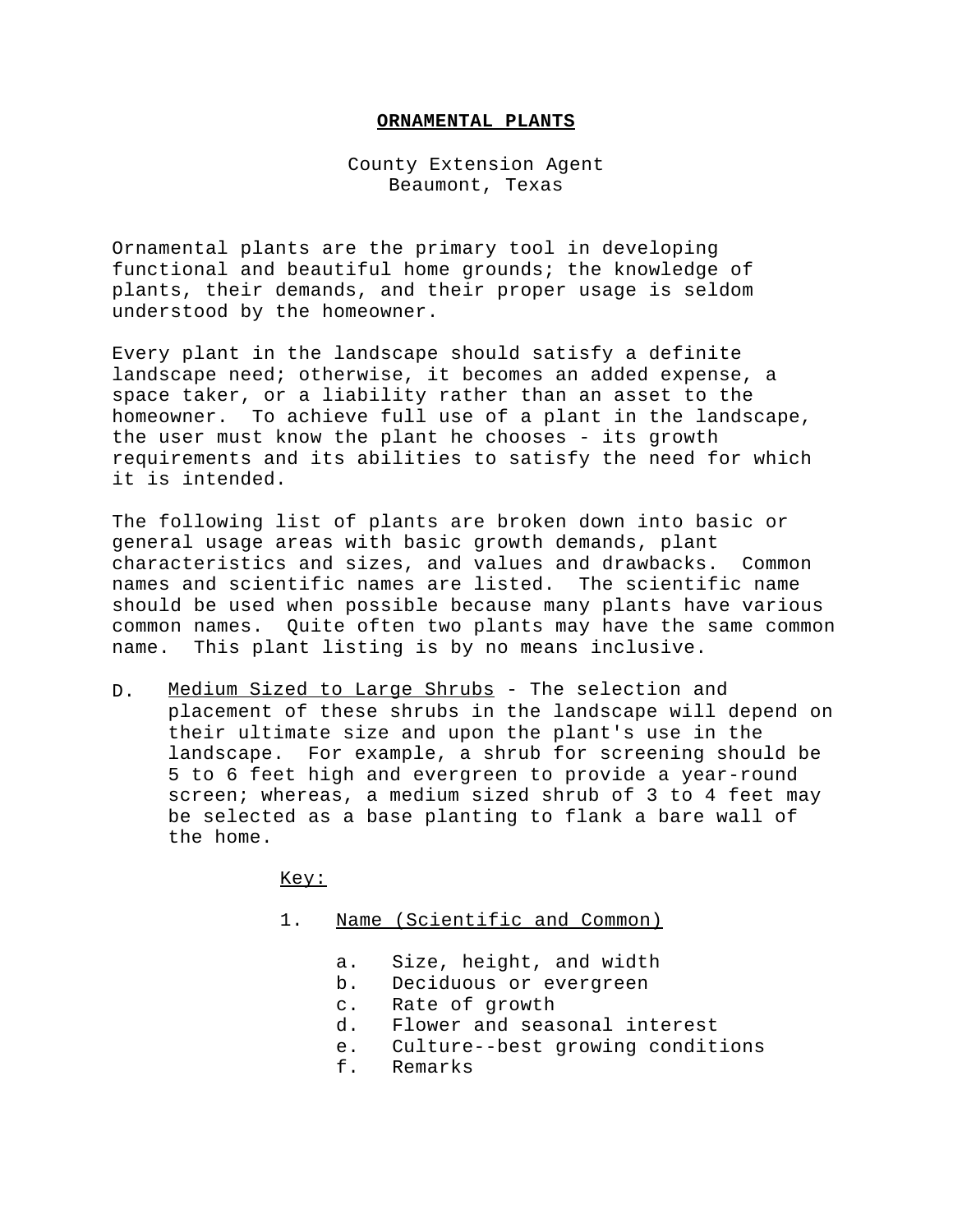- 1. Abelia (Abelia grandiflora)
	- a. 4-5 feet high, 3-4 feet wide
	- b. Evergreen
	- c. Fast growth
	- d. Pale pink to white, small, tubular blooms May through October
	- e. Sun or semi-shade
	- f. Glossy green foliage. Makes compact shrub when pruned; straggly looking if unpruned.
- 2. Althea (Rose of Sharon, Hibiscus syriacus)
	- a. 6-8 feet high, 4-5 feet wide
	- b. Deciduous
	- c. Fast growth
	- d. White, pink, lavender to rose, single or double bloom in late spring and summer.
	- e. Prefers alkaline soil and some moisture, sun or semi-shade. Gets scale insect under certain conditions.
	- f. Makes a well-pruned hedge if maintained at 4-5

## feet.

- 3. Indian Azalea (Azalea indica)
	- a. 4-6 feet high and wide
	- b. Evergreen
	- c. Medium fast growth
	- d. Large shallow trumpet in late February and March. Pink, rosey purple, salmon, white, orange, depending on variety.
	- e. Acid loving, loose, well-drained soil--sun or shade. Mulch to preserve moisture. Gets flower and leaf blight and scale. Slight freeze damage.
	- f. "Formosa" variety most hardy. Requires ample growing room--"Pride of Mobile" more spreading type.
- 4. Bamboo (Bambusa)
	- a. Large dense, 6-8 feet high, mass
	- b. Evergreen, but often killed back by cold, to return in spring.
	- c. Fast growth
	- d. No bloom
	- e. Likes moisture, sun or shade. Objectionable